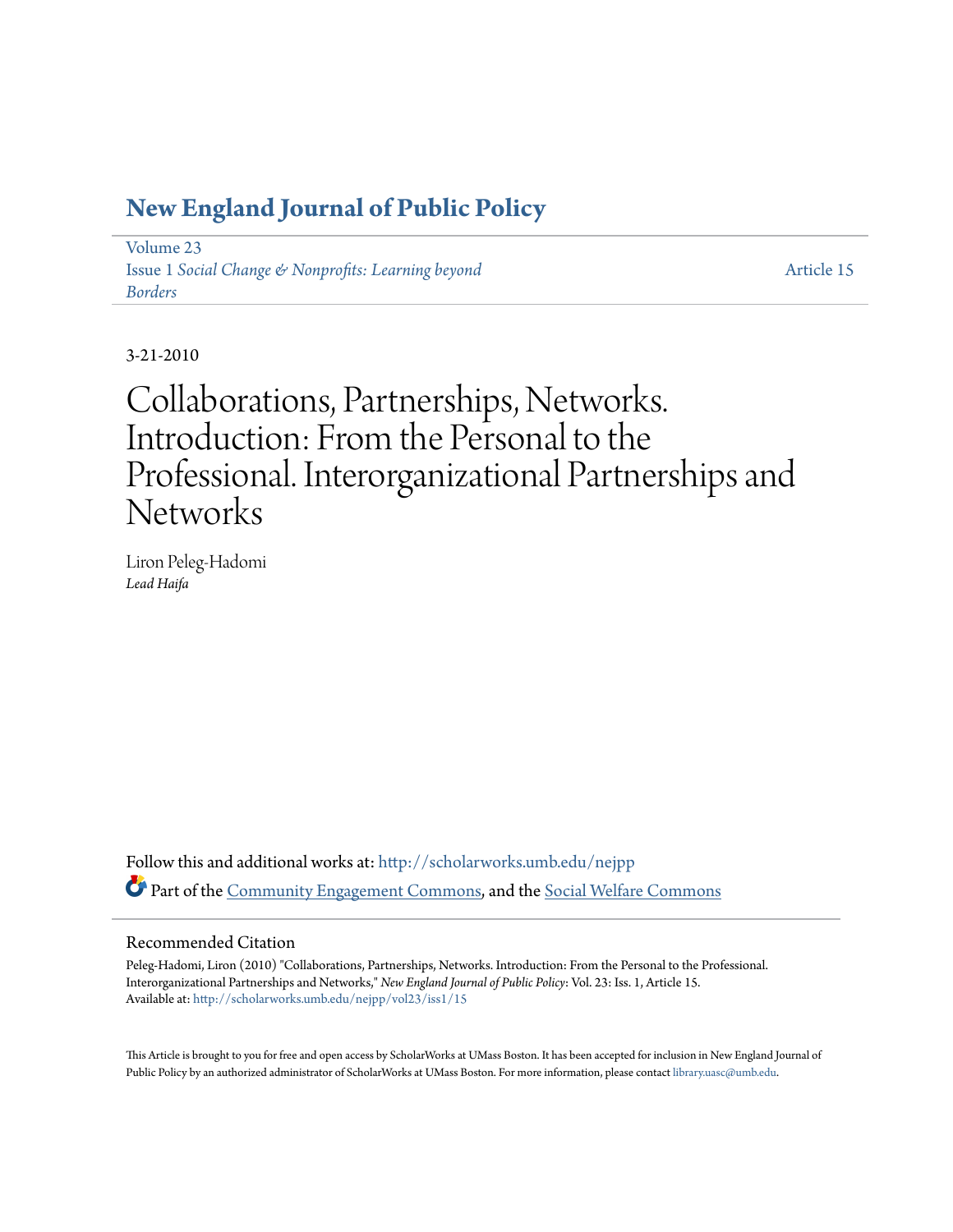# COLLABORATIONS, PARTNERSHIPS, NETWORKS

# Introduction: From the Personal to the Professional

Interorganizational Partnerships and **Networks** 

#### *Liron Peleg-Hadomi*

ften, when I think about the nature of interorganizational partnerships and<br>networks, I find myself thinking about the broader meaning of relationships<br>which form an integral part of our lives. What is it about relationshi networks, I find myself thinking about the broader meaning of relationships, which form an integral part of our lives. What is it about relationships that make them so intricate, unique, mysterious, and full of opportunities? What are the components required for building a successful relationship that allows us to grow and develop in the complex world in which we live? Is it the ability to trust one another? Is it the ability to recognize one another's needs and interests? Or maybe it is the belief that together, we can reach more distant and important places than on our own? I have been pondering these questions for quite a while now, and they have led me to consciously — or maybe unconsciously — connect with the fascinating world of collaborations among communities and organizations, and later to the professional and academic study of interorganizational networks.

For years, as a community social worker, I had the privilege of working with organizations on projects that are founded on the values of my professional world — organizations that advance collaborations between Jews and Arabs living in Israel and between various populations and the establishment. Today, I work mainly with the Haifa Council of Volunteer Organizations (CVO) an umbrella organization in Haifa.

My journey in the world of interorganizational partnerships began about four years ago, when I was invited to take part in a seminar organized by the CVO, which was attended by directors from Haifa and Boston. I still remember the empowering

*Liron Peleg-Hadomi is coordinator of the leadership program at Lead Haifa, one of the Council of Volunteer Organizations developed with JCRC and Shatil. The participants of the program are leaders from the private sector, the third sector, and from Haifa municipality. For the last ten years she has worked with NGOs that deal with coexistence between Jews and Arabs in Israel. From 2005 to 2008 she was codirector of the Galilead Program, developing Jewish-Arab leadership in the Galilee through a two-year training program in cooperation with Carnegie Mellon Business School in Pittsburgh.*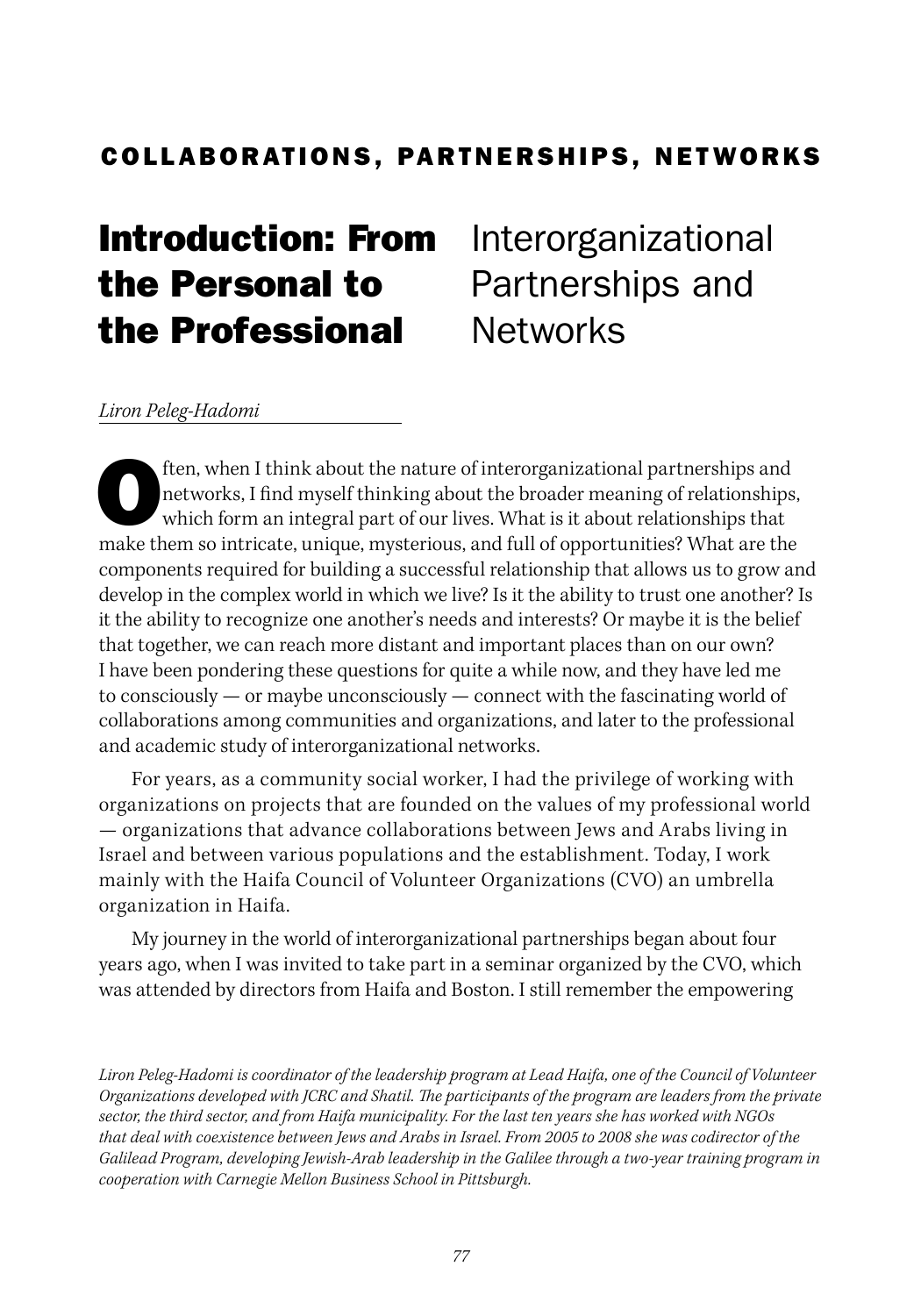experience I felt while attending that seminar in Haifa. As directors of organizations, specifically NGOs, we often find ourselves working alone, under daily pressures, while striving to locate resources and fulfill our organizations' goals. As a young director, the seminar was my first opportunity to meet other directors, to learn from their experience and exchange ideas and, most importantly, that was when my networking activities with other directors from Haifa started. Next I was invited to Boston to take part in another seminar. The trip to Boston was a grand learning experience. It provided me with new ideas and tools as well as new personal and professional relationships, which I use even today in my personal and professional life and which led me to take such a significant part in the Learning Exchange project, and later, in the Lead Haifa program.

#### The Boston–Haifa Learning Exchange Project: A Story of Partnerships, Relationships, and People

The Haifa–Boston Learning Exchange project implements many principles of collaboration development and interorganizational networking. The project comprises a number of elements and levels of partnership:

The first element is the structure of the project's partnership. The project is led by several bodies: the CVO; Shatil (The New Israel Fund's Empowerment and Training Center for Social Change Organizations in Israel); the Jewish Community Relations Council of Greater Boston (JCRC); the Boston–Haifa Connection of Combined Jewish Philanthropies (CJP); and the University of Massachusetts Boston.

The second element is the partnership between organizations working in Haifa. The first group to take part in this project consisted of five women who were directors of NGOs working in Haifa in various fields. The five women participated in Donna Haig-Friedman's research and, during that time, developed close relationships built on mutual trust, support, and learning. Later, ten more directors of NGOs working in Haifa joined the group, and the network widened to include other collaborative activities. In the project's third year, we decided to initiate Lead Haifa — a program for social responsibility and leadership development for directors of NGOs as well as directors of business and governmental organizations.

The third element is the partnership between organizations in Haifa and organizations in Boston. Throughout the project, from the research stage until today's Lead Haifa program, a process of mutual learning between the Haifaim and the Bostonians is taking place. The local network has been growing and expanding to become an international network of interpersonal and professional relationships — of tools and knowledge exchange.

The fourth element is the combination of academic research with social change work. Thanks to Donna Haig Friedman's study and her commitment to the project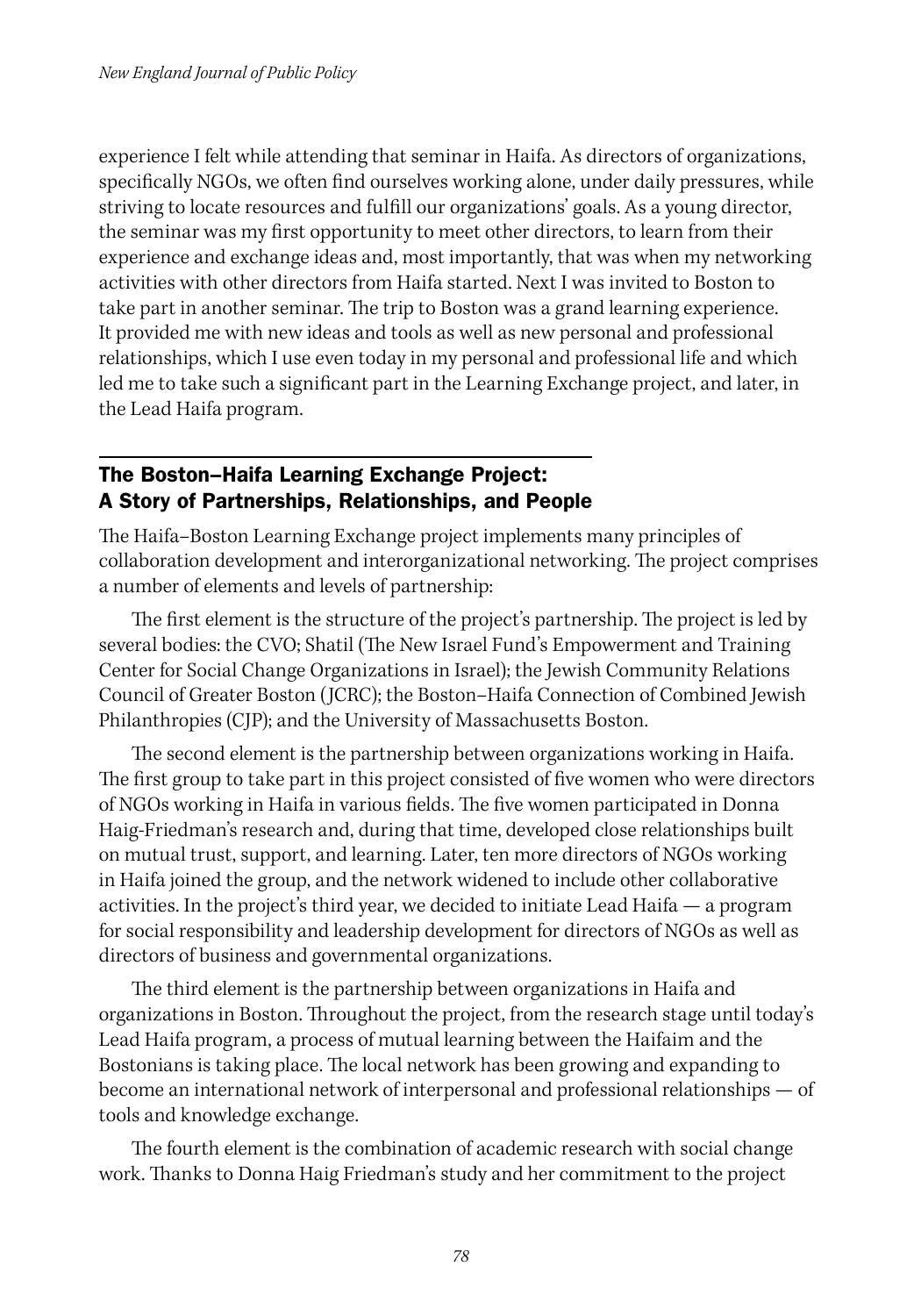as well as Amnon Reichman's involvement in it, the project has grown to become a unique model of combining academic knowledge with concrete practical work, of research in various fields related to participants' work with peer learning. Until now, three seminars have been held at the University of Haifa and at the University of Massachusetts Boston to present this model.

All of the above elements have several common characteristics: they involve establishing partnerships and collaborations between people who view social change work as a mission, forming meaningful professional and interpersonal relationships, and developing a common vision of working toward a better society for us all.

#### Interorganizational Partnerships and Networks: Current Thoughts

In today's world, collaborations and social networks are everywhere and in all walks of life. Very little, if anything, happens in isolation; most things are interrelated and are formed by and related to many other pieces of the puzzle of humanity. Networks, therefore, have an important role in shaping our lives. Despite the problems and dilemmas we face when we come to establish and form a collaboration, it seems that we are all able to connect and relate with other individuals and organizations. We establish social networks and form interpersonal relationships in order to advance issues and fields that we cannot advance on our own.

In addition to the study of network development and networking as a spontaneous, natural process, much work has been done on the subject of networks and the relations within and between them.<sup>1</sup> In recent years, we have witnessed an increase in the number and dispersal of collaborations and partnerships between organizations in general and among volunteer organizations in.<sup>2</sup> Many volunteer organizations, as well as other types of organizations, have reached the conclusion that social networking can significantly contribute to bring about change and to resolving complex social problems. The extent and complexity of the issues and challenges faced by social change and social services organizations require thirdsector leaders to develop new paradigms, tools, and techniques to help them cope successfully with the many demands and needs in the field. Some of these needs are the result of the rise in the extent of services provided and the functions fulfilled by nonprofits in Israel and all over the world.

In recent years, the government has decreased the number and extent of essential social services it provides to the community, while the demand for these services has been rising. Such a state of affairs requires nonprofit organizations to become more involved and to expand their community work in order to answer essential needs.<sup>3</sup> Moreover, the global financial crisis, which caused an abrupt decrease in donations and funding, as well as the fact that many foundations have decided to promote inter organizational collaborations and partnerships in order to make work more efficient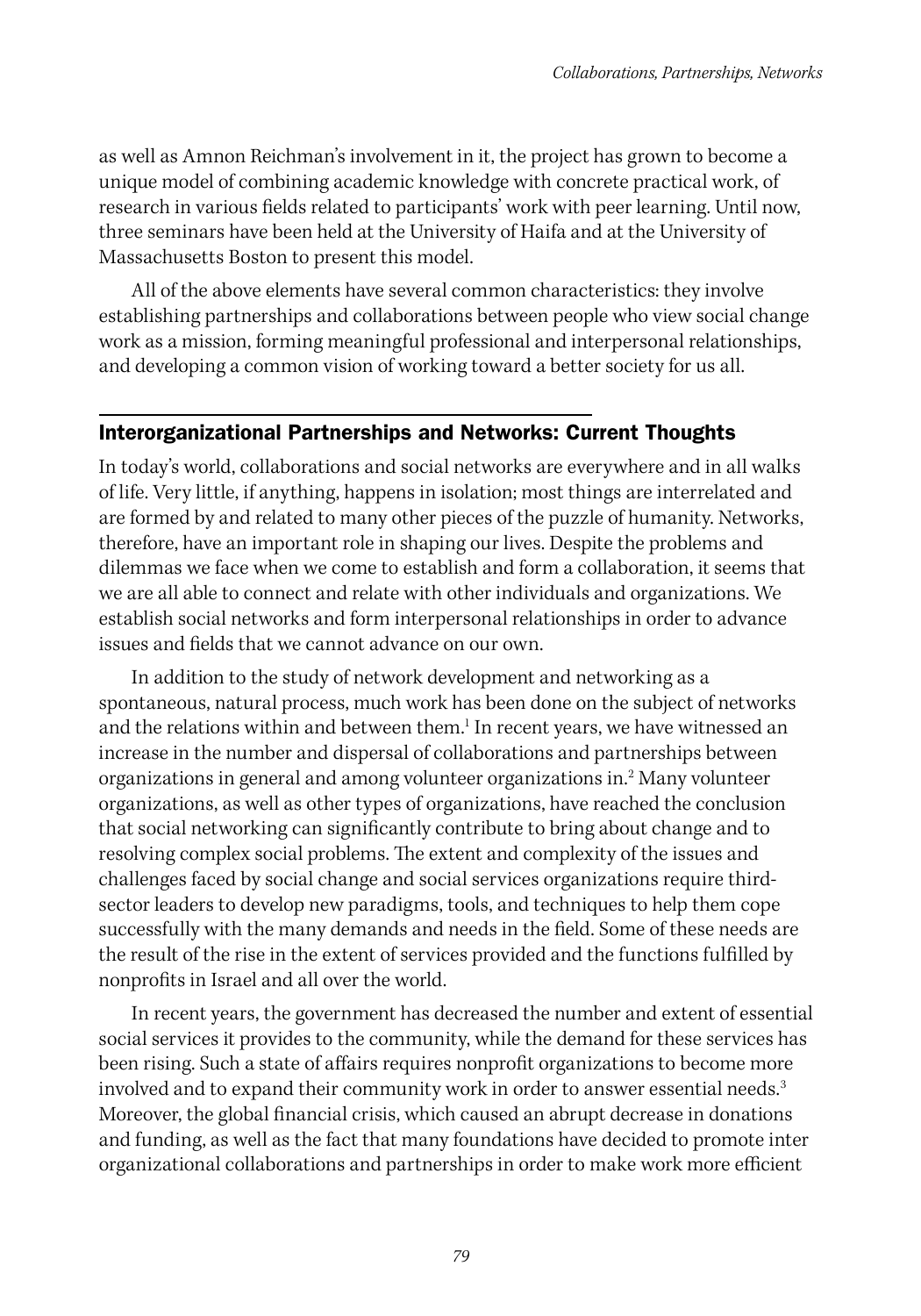and save on resources, have lead many organizations to start working together toward advancing shared goals.

These phenomena and trends have made volunteer organizations around the world understand that things have changed: instead of focusing on leadership and organizational capabilities, now is the time to start reaching out, to focus on developing inter organizational networks, in order to have more influence and realize more objectives.

## Interorganizational Partnerships and Networks: Terminology and Definitions

In professional literature we can find a distinction between three types of interorganizational collaborative relationships: The first type is termed *collaboration*: an array of resources, knowledge, funding, and other components is shared by two or more interested bodies in order to solve issues that cannot be solved alone. Another definition refers to *collaboration* as a relationship between various organizations that mutually commit to working together — with and alongside other organizations — when they share the same vision and interests and when combining resources can improve the efficiency and effectiveness of the services they provide and their initiatives.4 Collaborations usually take time to form, and incorporate mutual development of vision, goals, and resources.

The second type of interorganizational collaborative relationships is *coordination*: mutually planning and defining various functions and responsibilities of each of the parties as well as sharing the resources used for a project.

The third type of interorganizational relationships is termed *cooperation*: inter-organizational relations directed at fulfilling a definite and specific need. In such cases, each of the organizations works separately, and they do not share planning or resources.5

One of the ways by which organizations collaborate is to take part in an interorganizational *network*. In literature and discourse we can find many definitions of the term *network*. Some view networks as collaborations between organizations of various sizes that together form a contexture of interrelationships. Others define a *network* as a group of organizations that are organized in such a way that the autonomy of its members is not harmed, and they voluntarily exchange information and assets, and sometimes even develop collaborative activities. A more updated and detailed definition describes a *network* as a group of organizations actively and collaboratively working together toward fulfilling their needs in a range of fields, while distributing responsibilities and expenses among themselves and, consequently, reducing risks.<sup>6</sup>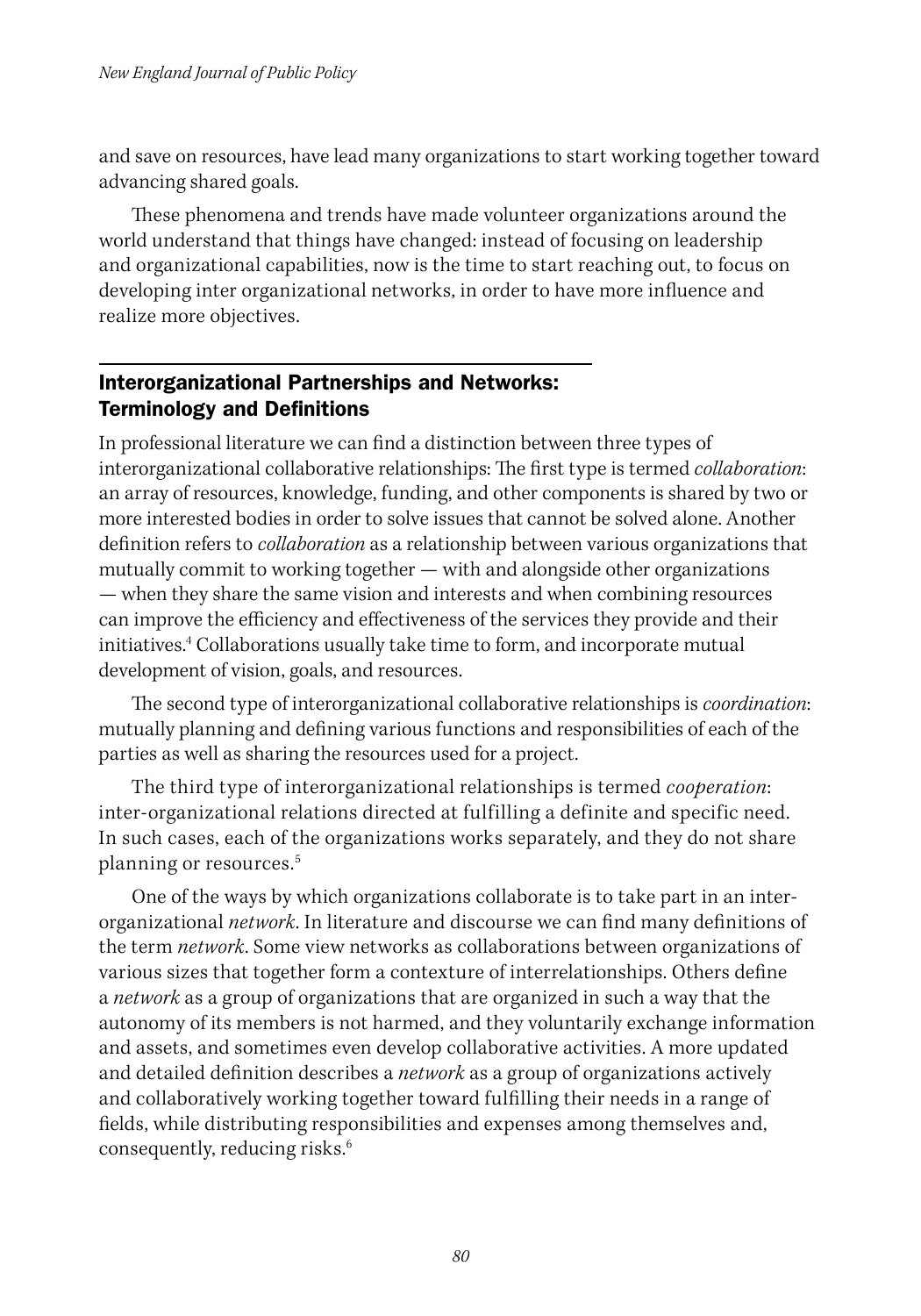## Interorganizational Partnerships and Networks in Civil Society

Scholars Chao Guo and Muhittin Acar<sup>7</sup> classify the various forms of collaborations between nonprofit organizations into eight types of collaborative activities and rank them according to their level of formality. Under the category of informal activities they list: sharing information, redirecting "customers," sharing a building or an office, and organizing management services. Under the category of formal activities they list: establishing and coordinating shared programs, sharing resources, mutual initiatives, and merger. In informal collaborations, unlike in formal ones, organizations do not commit to being permanent partners in a partnership, and decisions are made by each of the organizations. Civil society organizations tend to collaborate in other fields, such as attending to other organizations' customers, community planning, and assessment of community needs.<sup>8</sup>

Another form of partnerships by which civil society achieves social goals is interorganizational networks. In a network, relations between organizations as well as other members allow the whole to be more than the sum of its parts and, by that, bring about more significant achievements. Networks are established and maintained for various reasons and serve a wide range of objectives; they can be formal or informal, work in one city or in a limited geographical area, or on a national and even international level. Among nonprofit civic organizations there are several types or categories of interorganizational networks: information networks, networks that provide social services to specific populations (the homeless, impoverished families), social change and advocacy networks, and community of practice networks.

Without regard to the type of network in question, several factors may cause an organization to join or not to join an interorganizational network. Among the motives for joining are the benefits of pooling resources as well as sharing risks and new opportunities. Among the barriers are the complexities of collaborative work, the loss of authority and control, the investment of time, and the sharing of reputation with others.

#### Stories from the Field

As an umbrella organization for civil society organizations in Haifa, the CVO has taken it upon itself to develop and advance a wide range of interorganizational collaborations. In recent years, the council has promoted roundtable forums, and today it operates three roundtables: one for food distribution organizations, one for young adults in Haifa, and one for special-needs organizations. Each is a little different: each serves a unique audience and conducts special activities. Nevertheless, several elements are similar in all roundtables: they all seek to bring together various organizations and to establish collaborations for achieving common goals. Organizations arrive at the roundtable forums for various reasons and motives: some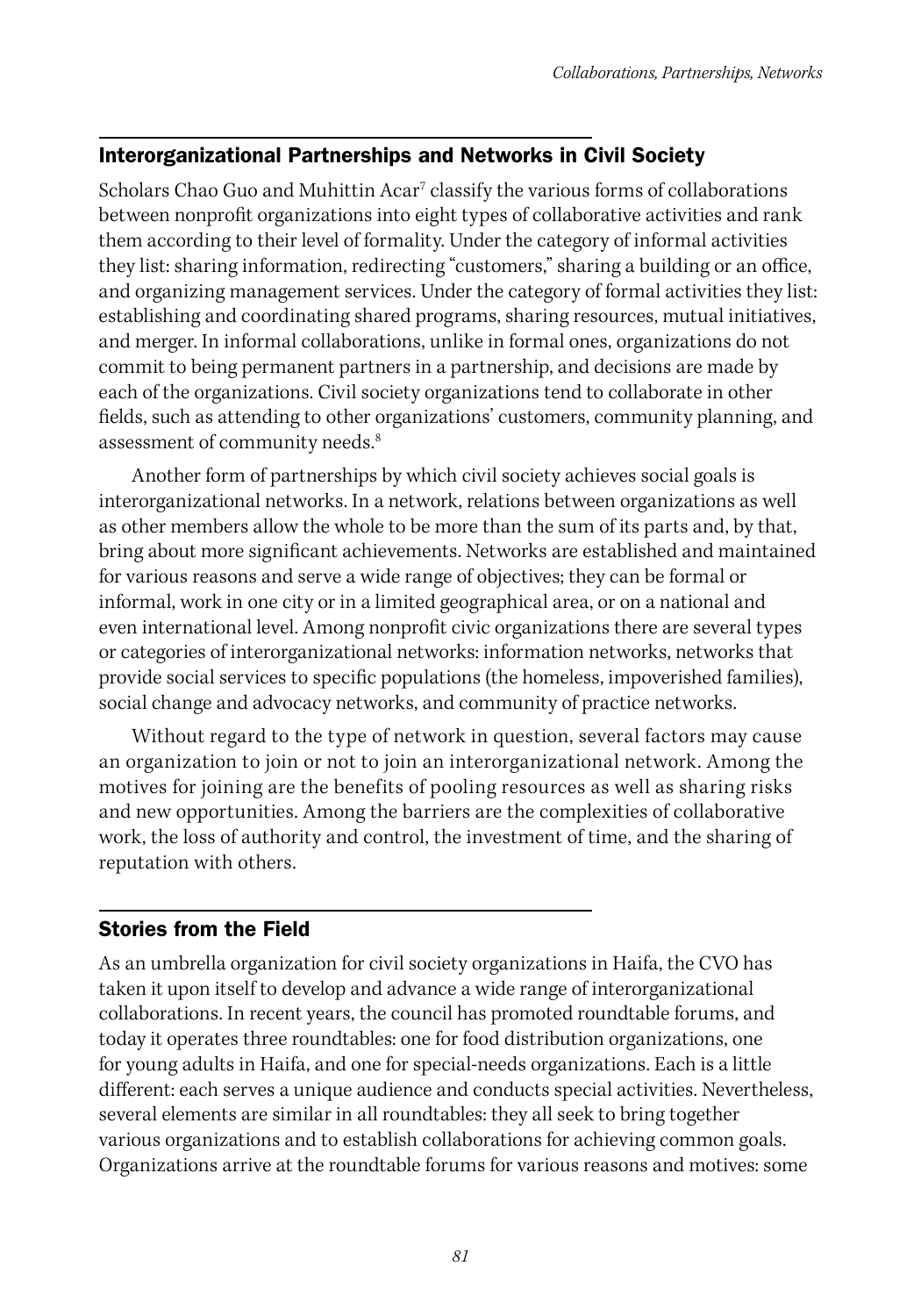are interested in exchanging information and knowledge and in exposing themselves and their activities to a wider audience; others are interested in establishing specific projects that serve their goals.

Establishing roundtable forums requires time and effort in order to build inter organizational relationships. Only after participants know each other personally and professionally are they ready to develop joint initiatives. In addition to roundtable forums, the council, together with Shatil and the Boston–Haifa Connection, also developed the Lead Haifa program, which grew out of the Learning Exchange program and forms a network between various organizations and sectors in the city. The goal of the program is to promote local Haifa leadership with strong social justice awareness as well as to develop a multisectoral network that will work to establish social change partnerships. The first class of the program consisted of directors of civil society and public service organizations operating in the city. This year we widened the program to include business organizations as well.

Shlomo Taylor, director of the Community Outreach Department at Carmel Olefins Ltd., who participated in the second class of the Lead Haifa program, says: "I joined the program as a representative of the business sector in Haifa for two reasons: Firstly, in order to widen the circle of opportunities of my factory, to be active in the field, and to establish more collaborations with organizations and NGOs that need our help; secondly, it was important for me to assist third-sector organizations with my professional experience and to help them establish professional relations with the business sector."

Ferial Basul, who works with Arab residents in the neighborhood of Wadi Nisnas for Shilo, an organization that assists senior and elderly people in Haifa, describes her reasons for joining the second class of the Lead Haifa program: "In my professional as well as my personal life, I have always favored collaborations. Working in the Wadi Nisnas neighborhood committee, I realized that in order to make significant achievements, we have to collaborate with all the organizations working in the neighborhood. These days, when the government is privatizing more and more social services, collaborative work is extremely important. After taking part in the program, I established many collaborations and my work for the organization has improved."

The Lead Haifa program features monthly sessions in which participants meet for lectures and workshops in a range of fields and topics, such as social justice, leadership, multiculturalism, and project development. The program gives special importance to establishing networks and developing formal and informal collaborations among participants. During the first and second classes of the program, one of the issues we addressed was how to choose the type of network participants were interested in establishing. Some participants wanted to establish a network that would help them exchange professional information and develop specific collaborative projects for providing services for various populations. Others wanted to establish a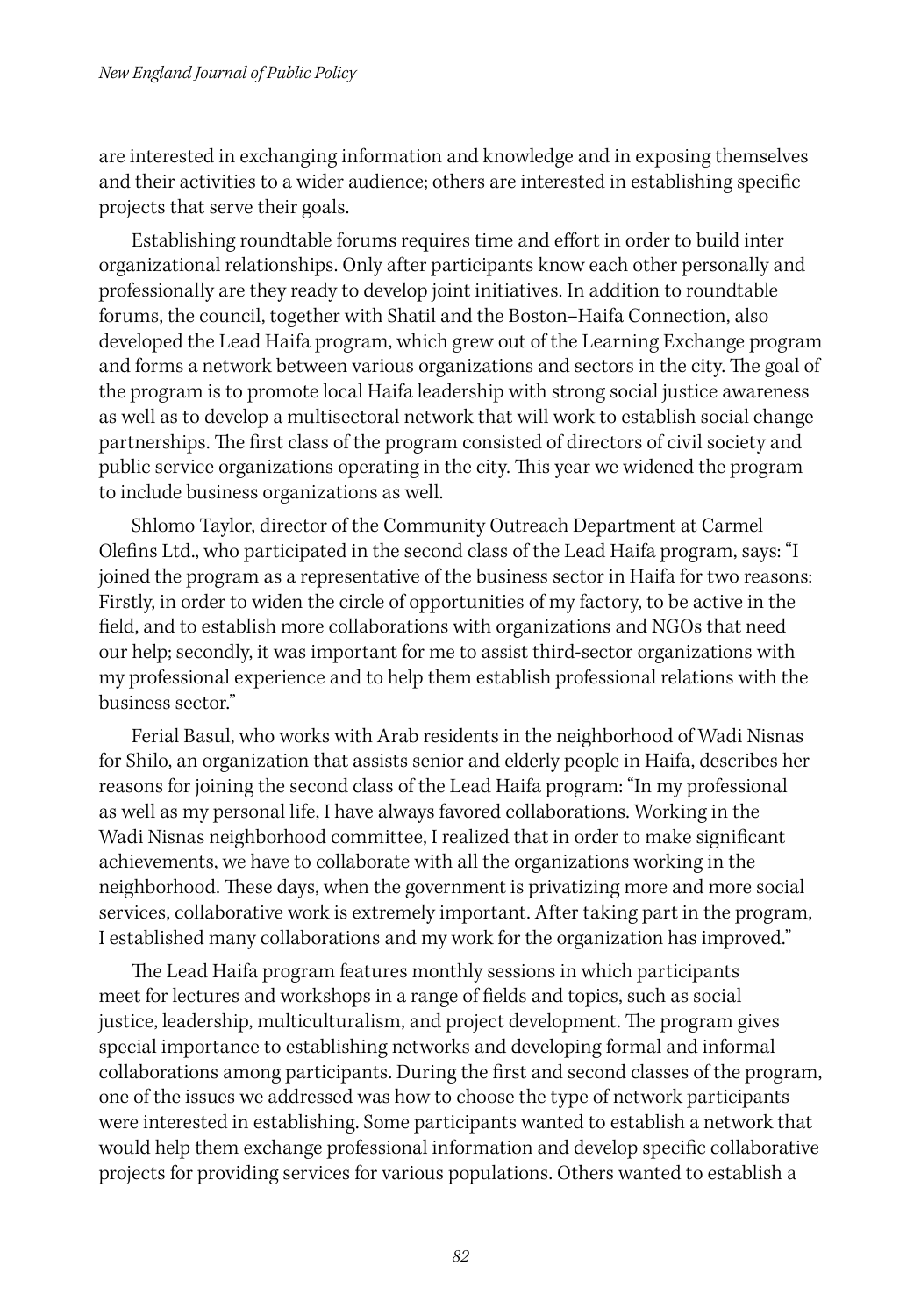network that would deal with social change work in Haifa because, according to them, networks provide leaders with significant power.

Hila Maoz Shpitser, director of Beterem (The National Center for Children's Safety and Health), who participated in the first class of the program, tells about her experiences: "As a director of a third-sector organization, I often feel alone. I often feel that nobody really understands what I'm doing and what challenges I'm facing along the way. After taking part in the program, I felt less lonely. Meeting other people who do such important work like the participants in the program is strengthening and inspiring. I have learned something from each of the group members; I made friends who will stay with me. After being in the program, establishing inter organizational collaborations has become a very significant part of my work as a director. Until now I have already established twelve collaborations, which our organization promotes and advances on a national level."

### Interorganizational Partnerships and Networks: Reflections and Recommendations

By reviewing professional literature and by examining the actual work carried out by third-sector organizations, we can conclude that establishing and developing interorganizational networks that promote social change is extremely important. Nevertheless, we must ask ourselves what prevents such networks from developing more rapidly. Although there are many collaborations between organizations in Israel, the number of formal interorganizational networks is relatively small. How can we explain this? How can we help organizations develop this field of work? Are we to expect directors to be able to establish collaborative relationships and develop partnerships? What is the role of umbrella organizations, such as the CVO, and organizations that provide organizational consulting services, such as Shatil, in assisting, guiding, and even encouraging organizations to develop networks?

Amnon Reichman's essay in this issue portrays the dilemmas and problems faced by organizations when dealing with collaborations; Yael Abada's essay deals with the same issues from the CVO's perspective. A comprehensive study that examined directors' views on whether to join or not join inter organizational networks would cast more light on the subject of partnerships and their formation, and help us develop practical tools for resolving related issues. Another study that might assist in developing this field would be to examine the interorganizational networks operating in Israel today, what has made them successful, and what challenges are faced by organizations and individuals who want to develop similar networks. In these times, society faces many challenges that require us to develop new and creative strategies in order to successfully achieve our social change goals. Investing time and effort in establishing meaningful relationships between